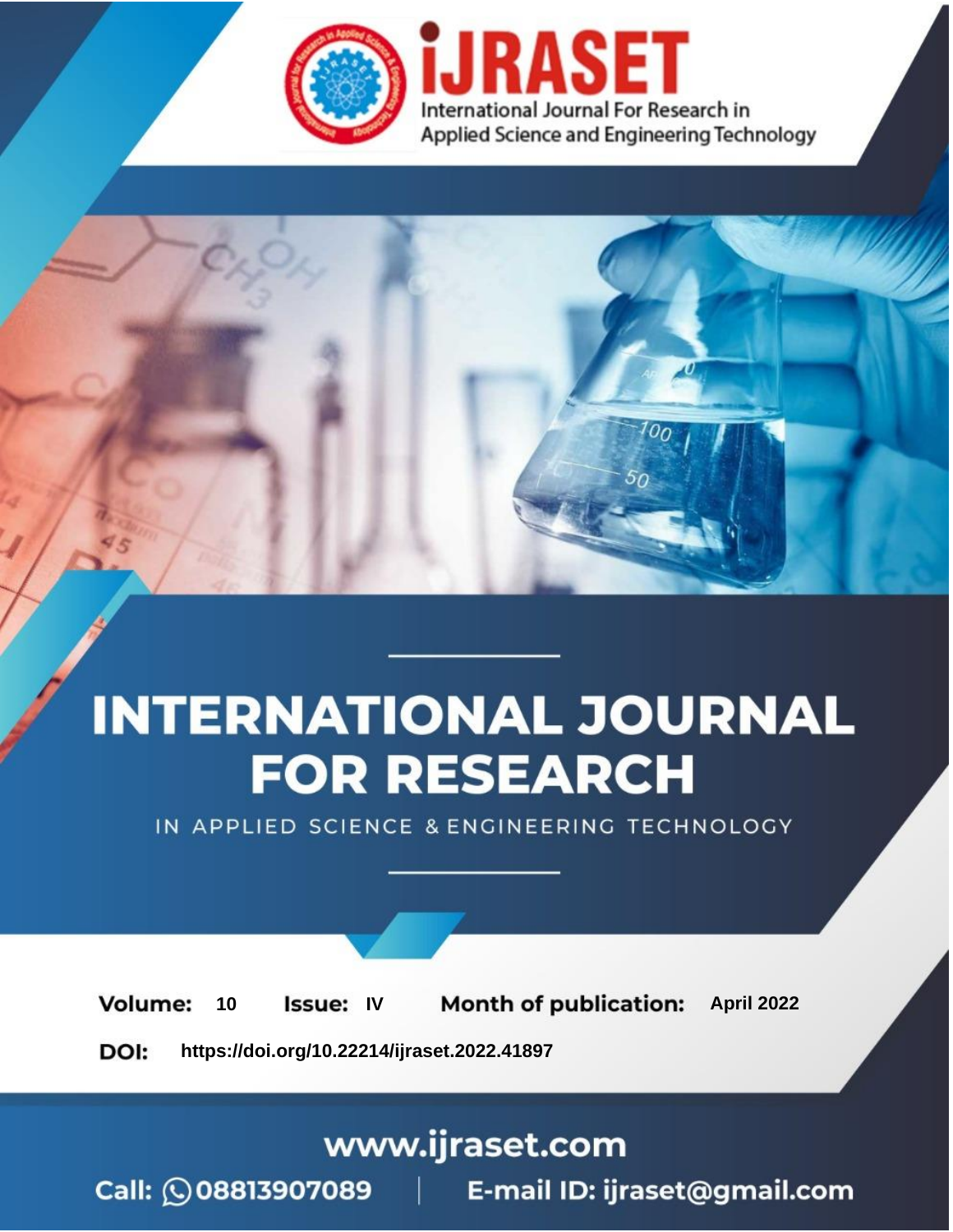

### **Phytochemical Analysis and Evaluation of Total Phenolic Content of Algal Biomass Found in Tapi River in Surat**

Hiren V. Makwana<sup>1</sup>, Priyanka G. Pandey<sup>2</sup>, Binita A. Desai<sup>3</sup>

*1, 2, 3Microbiology Department, Shree Ramkrishna Inst. of Comp. Edu. & Applied Sciences, Surat, Gujarat, India*

*Abstract***:** *The present study aims to assess the phytochemicals of algal biomass which has seven species identified microscopically. The qualitative phytochemical analysis was done on all the biomass in the Tapi River, Surat in Gujarat. For the qualitative phytochemical analysis total 12 different parameters were analysed and used on algal biomass. Extract prepared in water. Amongst the water extract showed the presence of a maximum number of phytochemical compounds. Next to that, water extract showed alkaloids, glycosides, flavonoids, saponins, terpenoids, phytosterol, coumarins, tannins, diterpenes, and quinones, carbohydrates, The protein present in algal biomass. The evaluation of total phenolic content presence in algal biomass. Keywords: Algal biomass, Phytochemical analysis, Algae, Phytochemicals, Total phenol content, Qualitative analysis of biomass, Tapi, Biomass Extract, Algae extract.*

#### **I. INTRODUCTION**

River algae comprise more than 60 trace elements in a concentration much higher than in terrestrial plants. They also contain protein, iodine, bromine, vitamins, and substances of stimulatory as well as antibiotic in nature. River macroalgae are renewable living resources that are also used as food, feed, and fertilizer in many parts of the world. 1. Algal biomass has been reported to contain secondary metabolites which contain alkaloids, glycosides, flavonoids, saponins, tannins, steroids, and related active metabolites, and have been far used in the drug and pharmaceutical industry. 2. In stagnant or river water algal biomass, Qualitative phytochemical screening of the powdered green algae revealed the presence of alkaloids, flavonoids, saponins, terpenoids, and cardiac glycosides detected. 3.

Algal dried or wet biomass is used as an alternative source for anti-bacterial were anti-inflammatory, anti-oxidant, and anticancer shortly. 4. The presence of various phytochemicals compounds identified through this study rationalizes the use of river algae for various elements in traditional therapy. 5. In the presence of high lipid content, these lipids are esterified by FAME methods and future third-generation biofuel can be produced. 6.

Algal biomass contains a high amount of Total phenol content Phenolic compounds are widely distributed in the plant kingdom and have been reported to have several biological activities including antioxidant properties The presence of Phenol concentration affect the growth and nutritional cycle of bacteria. They could have an activating or inhibiting effect on microbial growth according to their chemical structure and concentration. 7. The major seven algal species observed in algal biomass in the frothy Tapi river were likely to be *Rhizoclonium* spp*., Spirogyra* spp*., Oedogonium* spp*., Ulothrix* spp*., Cladophora* spp*., Volvox* spp*., Hydrodictyon* spp*.,*  The Algal biomass recorded on the Tapi river has many medicinal and economic uses, especially in manufacturing products for food and it is a primary source for many industries.

It is reported in the literature that Algae have extensive medicinal properties specifically in cardiac disorders, blood purification, and many other uses as this algal biomass also possess anti-microbial properties. The role of phytochemicals is important in Algae as secondary metabolites because these secondary metabolites provide them with medicinal properties. Hence, these species of algae were analyzed for secondary metabolites like proteins, terpenoids, flavonoids, tannins, phytosterol, amino acids, etc. There were seven Algal species collected from the Tapi river Algal biomass are having many medicinal properties in different diseases. In the present study, we investigated phytochemical qualitatively from aqueous extracts of Algal biomass. Selected seven marine macro algae were collectively in algal biomass which commonly occurs in the Tapi River. The prime importance of this study is to highlight the phytochemical analysis of mix species of algae in collectively algal biomass and the quantitative measurement of total phenol concentration.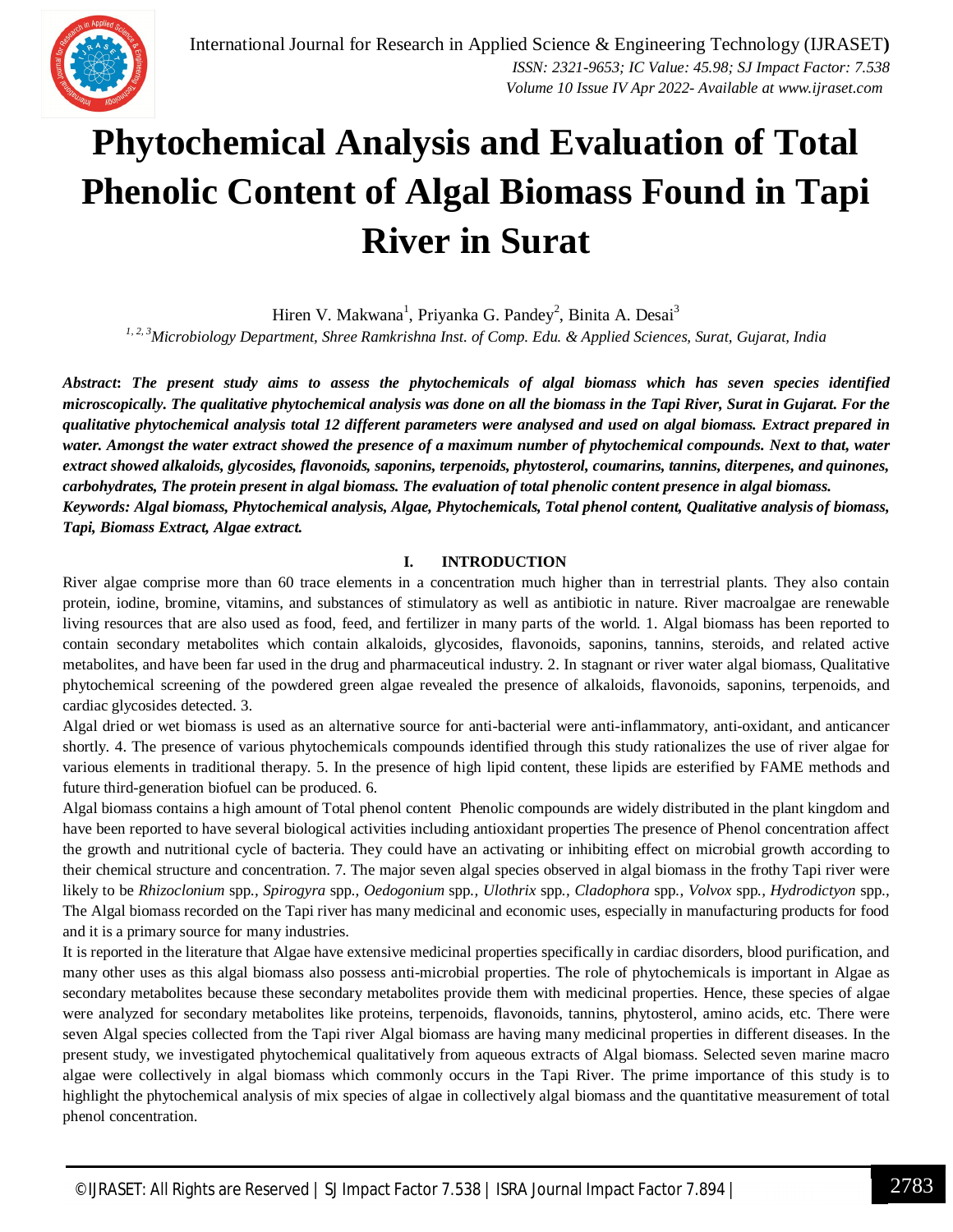

 *ISSN: 2321-9653; IC Value: 45.98; SJ Impact Factor: 7.538 Volume 10 Issue IV Apr 2022- Available at www.ijraset.com*

#### **II. MATERIALS AND METHODS**

#### *A. Sample Collection*

Algae biomass samples are collected from the Tapi River.

*1) Collection Site:* Collect the green or brown algal biomass.

Tapi River; Causeway Katargam; Taluka Surat; District Surat, Gujrat. GPS LOCATION (Latitude: N 21° 13.4023'. Longitude: E 72° 48.5673'.)



Figure 1.1: Tapi River, Causway Katargam, Surat, Gujrat. GPS Location (Latitude: N 21° 13.4023'. Longitude: E 72° 48.5673'.)

#### *B. Extraction of cell Biomass*

Biomass collected after filtration was crushed and dried in a hot air oven or through a natural process (using sunlight for drying).

#### *C. Phytochemical Analysis*

Aqueous extracts obtained by the above method were used for phytochemical analysis which includes the presence or absence of tannins, alkaloids, flavonoids, terpenoids, steroids, saponins, glycosides, phytosterol, Diterpenes, etc [16]

#### *D. Quantitative estimation of Total phenolic content by using the colorimetric Method*

*1) Gallic acid Assay Method:* The phenolic content of the algal extract was determined with Folinciocalteu's reagent. Different concentrations of extraction mixed with the 0.5 ml of Folinciocalteu's reagent. After 5 min of incubation at room temperature, added 1.5 ml of 20% Na<sub>2</sub>Co<sub>3</sub> (sodium carbonate) and 2 ml of distilled water. After 2hr of incubation, the absorbance of the sample was measured against blank at 750 nm. The result was compared with the Gallic acid standard test [17].

#### **III. RESULTS AND DISCUSSION**

Phytochemical test

#### *A. Result of Phytochemical Analysis*

Preliminary phytochemical screening of algae extraction was done to check the presence of bioactive components.

|  |  | Table no 1.1: Represent the result of the phytochemical Test: |  |
|--|--|---------------------------------------------------------------|--|
|--|--|---------------------------------------------------------------|--|

| Test<br>Inference                                              |             |  |  |  |  |  |  |
|----------------------------------------------------------------|-------------|--|--|--|--|--|--|
| Sr no.                                                         | Observation |  |  |  |  |  |  |
|                                                                |             |  |  |  |  |  |  |
| Detection of Alkaloids                                         |             |  |  |  |  |  |  |
| Brownish-yellow<br>brownish-yellow precipitate<br>1.           | $+ve$       |  |  |  |  |  |  |
| 2.<br>Yellow colour precipitate<br>Hager's test                | $+ve$       |  |  |  |  |  |  |
| 3.<br>Creamy white/yellow precipitate<br>Mayer's test          | $+ve$       |  |  |  |  |  |  |
|                                                                |             |  |  |  |  |  |  |
| Detection of Glycosides                                        |             |  |  |  |  |  |  |
| Sulphuric acid test<br>Occurrence of red colour<br>4.          | $+ve$       |  |  |  |  |  |  |
|                                                                |             |  |  |  |  |  |  |
| Detection of Flavonoids                                        |             |  |  |  |  |  |  |
| 5.<br>Occurrence of yellow colour<br>Zinc – hydrochloride test | $+ve$       |  |  |  |  |  |  |
|                                                                |             |  |  |  |  |  |  |
| Detection of Saponins                                          |             |  |  |  |  |  |  |
| Soluble emulsion<br>Foam test<br>6.                            | $+ve$       |  |  |  |  |  |  |
|                                                                |             |  |  |  |  |  |  |
| Detection of Terpenoids                                        |             |  |  |  |  |  |  |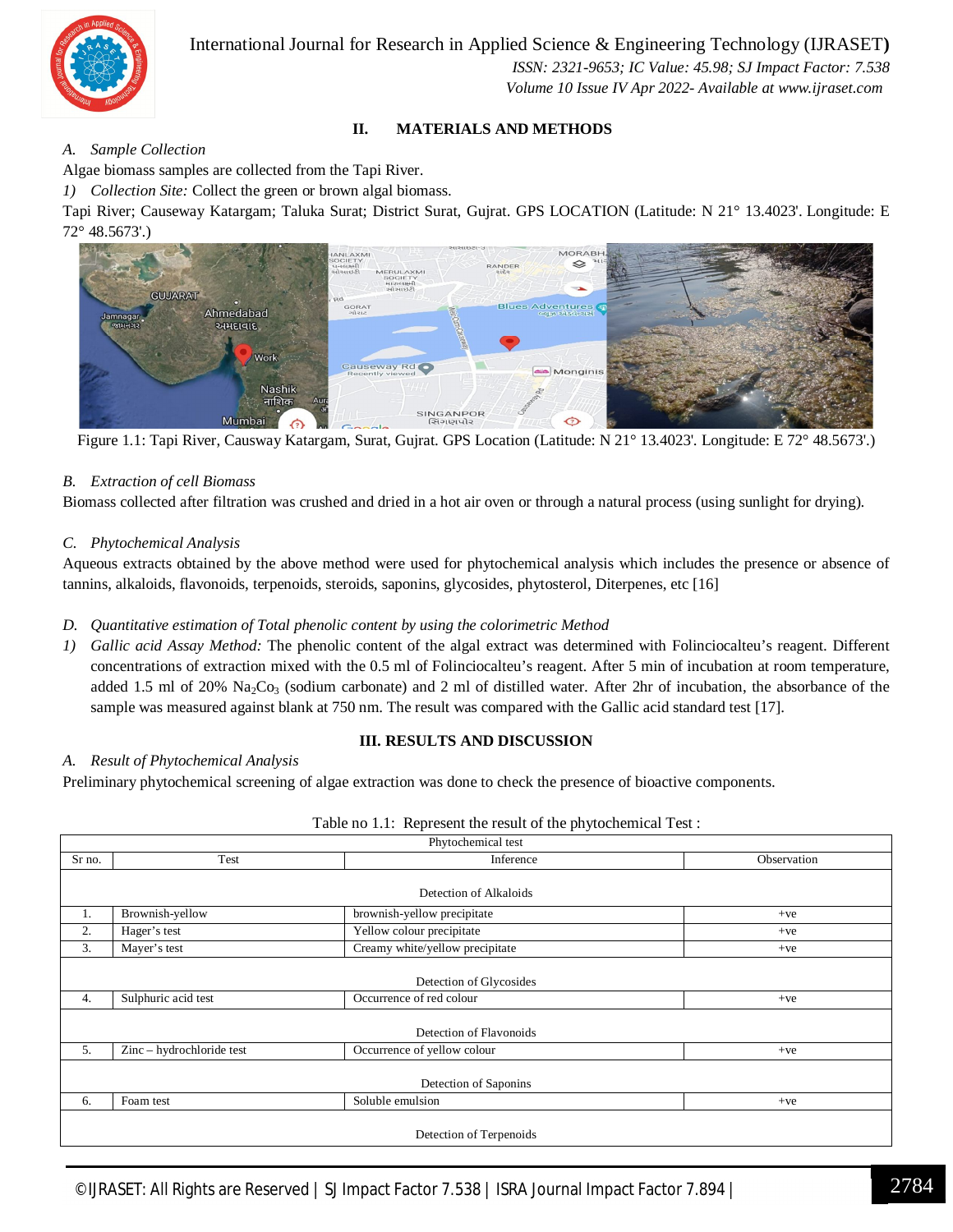

 *ISSN: 2321-9653; IC Value: 45.98; SJ Impact Factor: 7.538*

 *Volume 10 Issue IV Apr 2022- Available at www.ijraset.com*

| 7.                                                                         | The reddish                                                           | Reddish-brown colour at interference<br>$+ve$ |             |
|----------------------------------------------------------------------------|-----------------------------------------------------------------------|-----------------------------------------------|-------------|
|                                                                            |                                                                       | Detection of Phytosterol                      |             |
| 8.                                                                         | The brownish-red colour ring at acid interference<br>Salkowski's test |                                               | $+ve$       |
|                                                                            |                                                                       | Phytochemical test                            |             |
| Sr no.                                                                     | Test<br>Inference                                                     |                                               | Observation |
|                                                                            |                                                                       | Detection of Coumarins                        |             |
| 9.                                                                         | NaOH test                                                             | Formation of yellow colour                    | $+ve$       |
|                                                                            |                                                                       | Detection of Tannins                          |             |
| 10.                                                                        | Gelatin test                                                          | A white precipitate form                      | $+ve$       |
|                                                                            |                                                                       | Detection of Diterpenes                       |             |
| 11.                                                                        | Copper acetate test                                                   | Emerald green colour form                     | $+ve$       |
|                                                                            |                                                                       | Detection of Quinones                         |             |
| 12.                                                                        | Sulphuric acid test<br>Red colour formation<br>$+ve$                  |                                               |             |
|                                                                            |                                                                       | Detection of carbohydrates                    |             |
| 13.                                                                        | Molisch's test                                                        | Violet /Purple ring at the junction           | $+ve$       |
| 14.                                                                        | Fehling's test                                                        | Brick red precipitates<br>$+ve$               |             |
|                                                                            |                                                                       | Detection of phenol                           |             |
| Formation of blue/ green colour precipitate<br>15.<br>Ferric chloride test |                                                                       |                                               | $+ve$       |
|                                                                            |                                                                       | Detection of protein                          |             |
| 16.                                                                        | Hopkin's test                                                         | Formation of purple/ brown ring               | $+ve$       |
| 17.                                                                        | $Nin$ – hydration test                                                | Formation of reddish/brown colour<br>$+ve$    |             |

#### Whereas, "+ve" = Positive and "-ve" = Negative

The phytochemical screening conducted on algae extract is showing the presence of some bioactive components such as alkaloids, phenol, flavonoids, glycosides, quinone etc., the presence of this compound shows that it is also helpful in the pharmaceutical industry.

#### *B. Total Phenol Concentration*

| Sample                    | Aliquot      | Optical. Density. (O.D.) | Concentration      |
|---------------------------|--------------|--------------------------|--------------------|
|                           | (ml)         |                          | $(\mu g/ml)$       |
|                           |              |                          |                    |
|                           | <b>Blank</b> | 0.0                      | 0.0                |
| Aqueous extracts of algal |              |                          |                    |
| biomass.                  | 0.1ml        | 0.03                     | $2.21 \mu g/ml$    |
|                           |              |                          |                    |
|                           | 1ml          | 0.43                     | $27.37 \,\mu g/ml$ |

Table no.2.1: Results of Total phenol concentration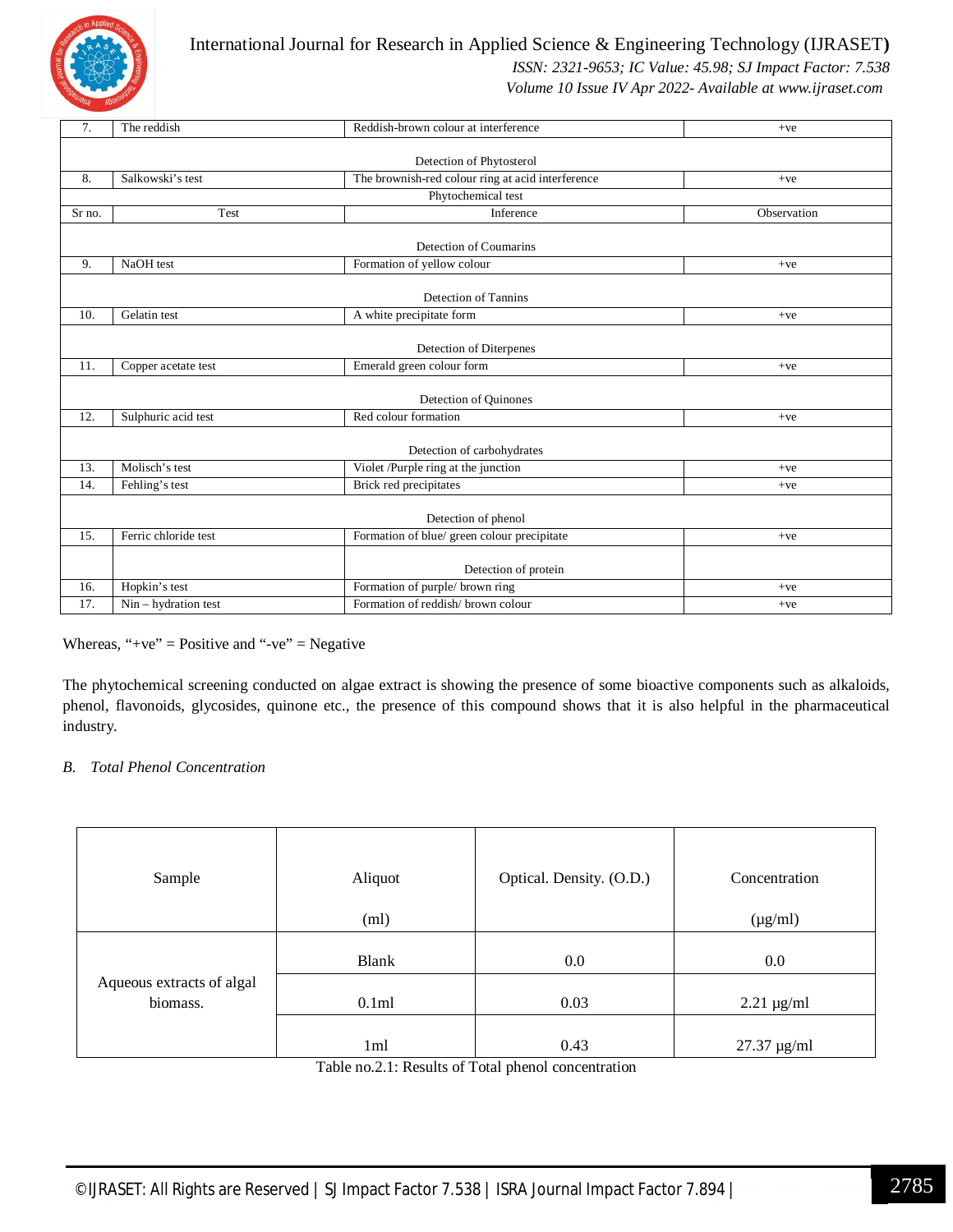

 *ISSN: 2321-9653; IC Value: 45.98; SJ Impact Factor: 7.538 Volume 10 Issue IV Apr 2022- Available at www.ijraset.com*



Figure: 2.1 Standard value of Gallic acid assay for total phenol estimation.

#### **III. CONCLUSION**

Algal biomass is rich in the majority of secondary metabolites and hence has high potential in healing many diseases. The present study of algal biomass by making aqueous water extract showed immense results justifying its efficiency as medicinal properties. It is also concluded from the results which showed the maximum presence of phytochemicals in water extract this algal biomass is rich in secondary metabolites which could be further isolated for check their biological activities for conforming their precise role in specific diseases. Algal biomass is used as medicine, food and fertilizer by the presence of these kinds of phytochemicals .study of total phenol content shows the Phenolic compounds are important constituents with redox properties responsible for antioxidant activity. The hydroxyl groups in algal biomass extracts are responsible for facilitating free radical scavenging. The selected algal biomass with high antioxidant activity might be proposed for impeding toxic oxidation in nutraceuticals or drugs for the treatment of coronary diseases.

#### **IV. ACKNOWLEDGEMENT**

We sincerely acknowledge and thank all researchers for their significant contributions to this endeavour. and also thankful to our educational institution Microbiology Department, Shree Ramkrishna Inst. Of Comp. Edu. & Applied Sciences, Surat, Gujarat, India.

#### **REFERENCES**

- [1] Kamlesh Gadhvi et al., "Phytochemical Analysis of Algal Species Found in Sutrapada Coastal Region of Gujarat", European Journal of Medicinal Plants,Researchgate,2019, 29(1): 1-9.
- [2] Cinzia Forni et al., "Beneficial Role of Phytochemicals on Oxidative Stress and Age-Related Diseases" BioMed Research International Volume 2019, Hindawi,2019.
- [3] Rohit Shankar Mane and Bidhayak Chakraborty, "Phytochemical screening of Spirulina platensis extracts from Rankala Lake Kolhapur, India", Journal of Algal Biomass Utilization.JABU, 2018, 9(4): 38-41
- [4] M. Kannan et al., "Phytochemical screening and antioxidant activity of marine algae Gracilaria corticata and Spirulina platensis", Journal of Chemical and Pharmaceutical Research, 2014, 6(11):312-318
- [5] Naima Saeed, Muhammad R Khan & Maria Shabbir ," Antioxidant activity, total phenolic and total flavonoid contents of whole plant extracts *Torilis leptophylla* L" BMC Complementary and Alternative Medicine ,BMC PART OF SPRINGER NATURE,2012, 12-22
- [6] Periasamy Mansuya et al., "Antibacterial Activity and Qualitative Phytochemical Analysis of Selected Seaweeds from Gulf of Mannar Region" Journal of Experimental Sciences,ACADEMIA, 2010,Vol. 1, Issue 8:23-2
- [7] Nidal Jaradat, Fatima Hussen, Anas Al Ali. "Preliminary phytochemical screening, quantitative estimation of total flavonoids, total phenols and antioxidant activity of Ephedra alata Decne." J. Mater. Environ. Sci.,Researchgate,2015;6(6):1771-177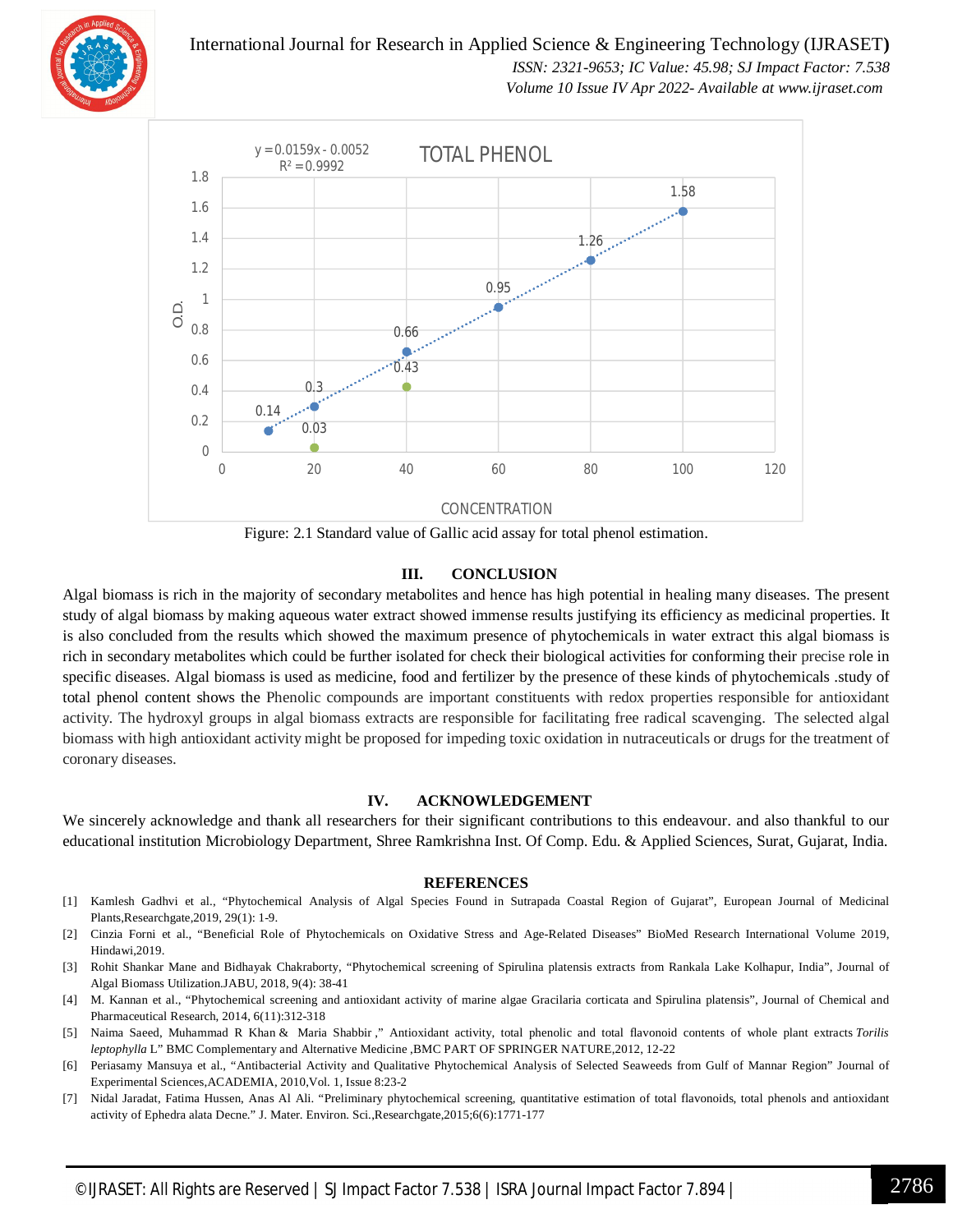

 *ISSN: 2321-9653; IC Value: 45.98; SJ Impact Factor: 7.538*

 *Volume 10 Issue IV Apr 2022- Available at www.ijraset.com*

- [8] P. Anantharaman et al. "Antioxidant properties and total phenolic content of a marine diatom, Navicula clavata and green microalgae, Chlorella marina and Dunaliella salina" Advances in Applied Science Research, Pelagia Research Library Researchgate 2013, 4(5): 151-157
- [9] Melpha Y, Manchu N, Edwin James J. "Phytochemical evaluation of two brown seaweeds from Muttom and Rasthacaud coasts of Tamil Nadu, India."Journal of Chemical and Pharmaceutical Research,Researchgate, 2014;6(10):566-569
- [10] Oluwayinka Olufunmilayo Owolabi et al.,"Phytochemical analysis, antioxidant and anti-inflammatory potential of FERETIA APODANTHERA root bark extracts" BMC Complementary and Alternative Medicine , BMC PART OF SPRINGER NATURE,2018,18-12
- [11] S. D. Shankhadarwar,"Phytochemical analysis of red alga Acanthophora spicifera (Vahl) collected from Mumbai, India", Journal of Chemical and Pharmaceutical Research,Researchgate,2015, 7(12):441-444
- [12] Wu, X.J. and Hansen, C. (2008). "Antioxidant capacity, phenolic content, and polysaccharide content of Lentinus edodes grown in whey permeate-based submerged culture." Journal of food science,pubmed,73(1), M1-M8.
- [13] Ashok Kumar K. K. Jha, Dinesh Kumar, Abhirav Agrawal, Akhil Gupta. "Preliminary phytochemical analysis of leaf and bark (Mixture) extract of Ficus infectoria plant."The Pharma Innovation,TPI, 2012, Vol. 1 No. 5.
- [14] Abdul Wadood, Mehreen Ghufran, Syed Babar Jamal, Muhammad Naeem, Ajmal Khan, Rukhsana Ghaffar, Asnad. "Phytochemical analysis of medicinal plants occurring in local area of Mardan." Biochemistry & Analytical Biochemistry. ACADEMIA,2013,2-144
- [15] S.M.ABDO et al., "Phytochemical and Antibacterial Study of Five Freshwater Algal Species.", Asian Journal of Plant Sciences,science alert,2012,vol.11,issue.3,109-116.
- [16] Sanjeet Kumar, "Phytochemical Analysis and Antioxidant Potential of Costus speciosus L." European Journal of Medicinal Plants, Researchgate, 2020, 31(10): 64-72.
- [17] Andressa Blainski et al., "Application and Analysis of the Folin Ciocalteu Method for the Determination of the Total Phenolic Content from Limonium Brasiliense L." molecules, MDPI, 2013, 18, 6852-6865.